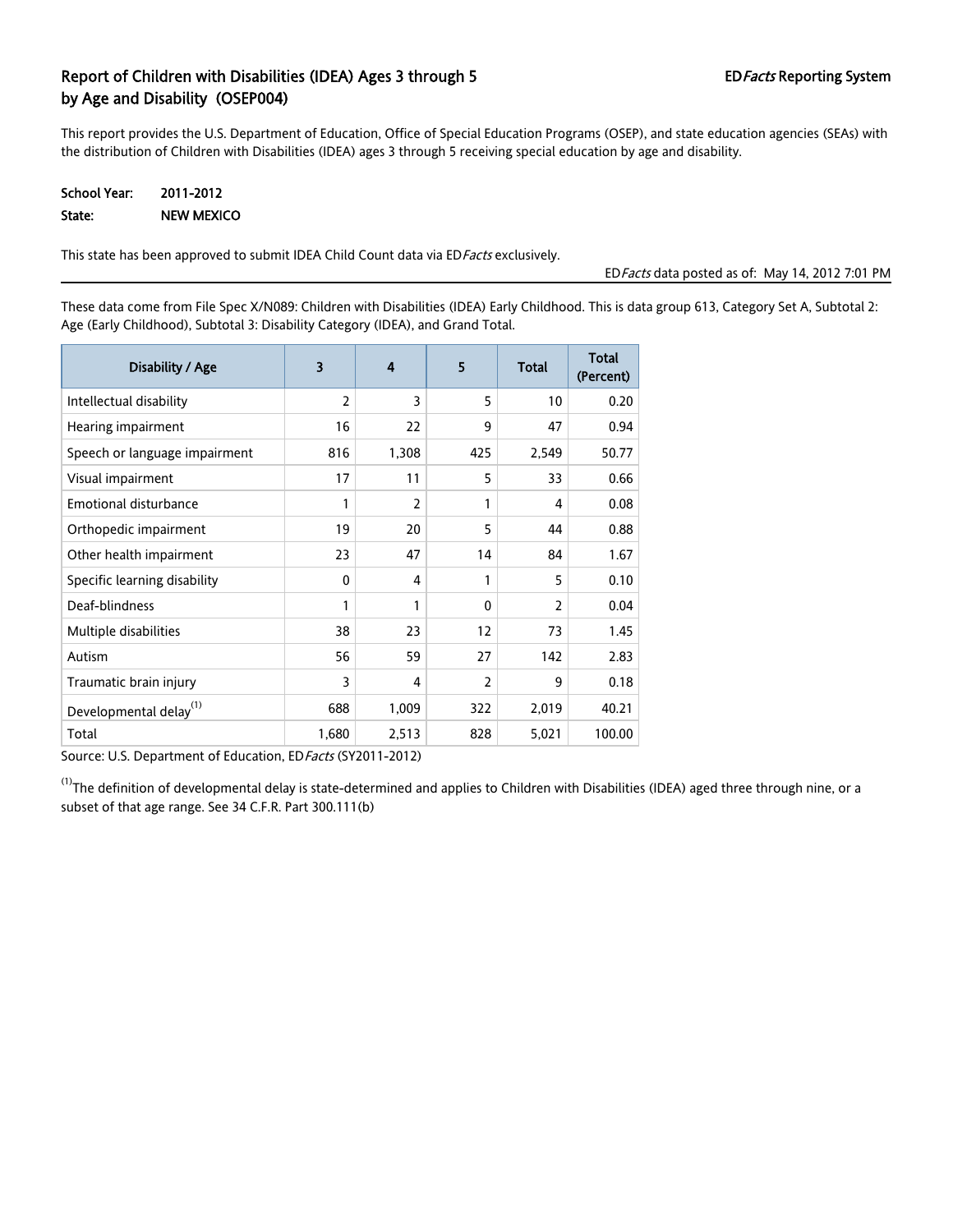## Report of Children with Disabilities (IDEA) Ages 3 through 5 EDFacts Reporting System by Race/Ethnicity and Disability (OSEP005)

This report provides the U.S. Department of Education, Office of Special Education Programs (OSEP) and state education agencies (SEAs) with the distribution of Children with Disabilities (IDEA) ages 3 through 5 receiving special education by discrete Race/Ethnicity and disability.

#### School Year: 2011-2012 State: NEW MEXICO

This state has been approved to submit IDEA Child Count data via ED Facts exclusively.

EDFacts data posted as of: May 15, 2012 2:16 PM

These data come from File Spec X/N089: Children with Disabilities (IDEA) Early Childhood. This is data group 613, Category Set B, Subtotal 3: Disability Category (IDEA), and Subtotal 4: Race/Ethnicity, and Grand Total.

| Disability / Race-Ethnicity        | American<br>Indian or<br><b>Alaska Native</b> | <b>Asian</b> | <b>Black or</b><br>African<br>American | Hispanic /<br>Latino | <b>Native Hawaiian</b><br>or other<br>Pacific Islander | White    | Two or<br>more races | Total  |
|------------------------------------|-----------------------------------------------|--------------|----------------------------------------|----------------------|--------------------------------------------------------|----------|----------------------|--------|
| Intellectual disability            | 1                                             | 0            |                                        | 5                    | 0                                                      | 3        | 0                    | 10     |
| Hearing impairment                 | 5                                             | 0            |                                        | 23                   | 0                                                      | 18       | 0                    | 47     |
| Speech or language impairment      | 144                                           | 18           | 50                                     | 1,505                | 8                                                      | 802      | 22                   | 2,549  |
| Visual impairment                  | 4                                             | 0            | 0                                      | 17                   | 0                                                      | 12       | 0                    | 33     |
| <b>Emotional disturbance</b>       | 0                                             | 0            | 0                                      | 3                    | 0                                                      |          | 0                    | 4      |
| Orthopedic impairment              |                                               |              |                                        | 22                   | 0                                                      | 19       | 0                    | 44     |
| Other health impairment            | 9                                             | 0            | 0                                      | 47                   | 0                                                      | 27       |                      | 84     |
| Specific learning disability       | 0                                             | 0            | 0                                      | 3                    | 0                                                      | 2        | 0                    | 5      |
| Deaf-blindness                     | $\mathbf{0}$                                  | 0            | $\mathbf{0}$                           | $\overline{2}$       | 0                                                      | $\Omega$ | 0                    | 2      |
| Multiple disabilities              | 11                                            | 2            | 4                                      | 35                   | 0                                                      | 21       | 0                    | 73     |
| Autism                             | 12                                            | 2            | 3                                      | 69                   | 1                                                      | 55       | 0                    | 142    |
| Traumatic brain injury             | $\overline{2}$                                | 0            | $\mathbf{0}$                           | 3                    | 0                                                      | 4        | 0                    | 9      |
| Developmental delay <sup>(1)</sup> | 316                                           | 14           | 47                                     | 1,083                | 4                                                      | 535      | 20                   | 2,019  |
| Total                              | 505                                           | 37           | 107                                    | 2,817                | 13                                                     | 1,499    | 43                   | 5,021  |
| Total (Percent)                    | 10.06                                         | 0.74         | 2.13                                   | 56.10                | 0.26                                                   | 29.85    | 0.86                 | 100.00 |

Source: U.S. Department of Education, ED Facts (SY2011-2012)

 $^{(1)}$ The definition of developmental delay is state-determined and applies to Children with Disabilities (IDEA) aged three through nine, or a subset of that age range. See 34 C.F.R. Part 300.111(b)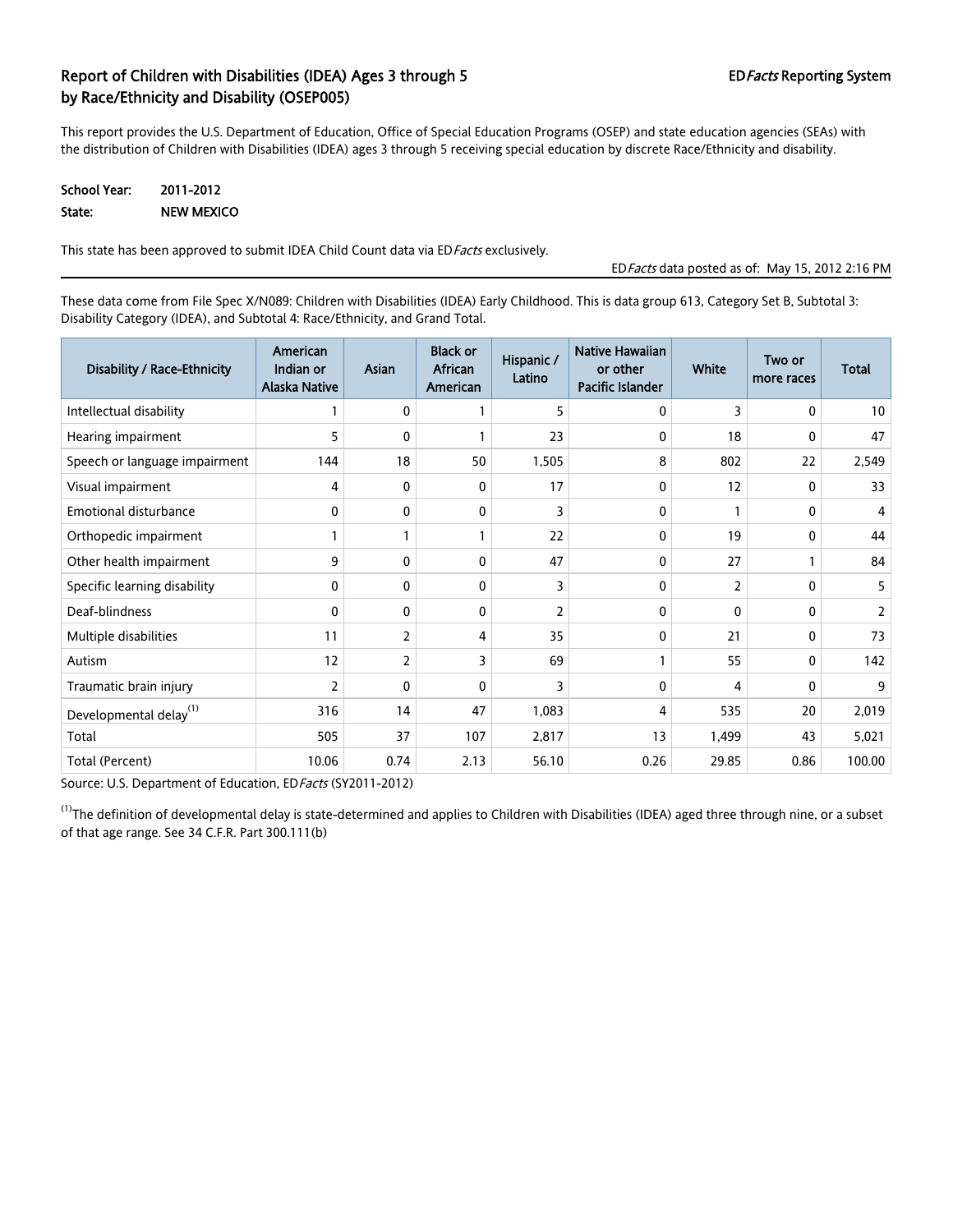### Report of Children with Disabilities (IDEA) Ages 6 through 21 EDFacts Reporting System by Age and Disability (OSEP006)

This report provides the U.S. Department of Education, Office of Special Education Programs (OSEP), and state education agencies (SEAs) with student counts for children with disabilities (IDEA) receiving special education by age and disability. This information is provided for children ages 6 through 21.

| <b>School Year:</b> | 2011-2012         |
|---------------------|-------------------|
| State:              | <b>NEW MEXICO</b> |

This state has been approved to submit IDEA Child Count data via ED Facts exclusively.

EDFacts data posted as of: May 14, 2012 7:11:13 PM

These data come from File Spec X/N002: Children with Disabilities (IDEA) School Age. This is Data Group 74, Category Set B, Subtotal 2: Age (School Age).

| <b>Disability</b>                  |                  | Age            |                |              |              |              |                 |       |          |
|------------------------------------|------------------|----------------|----------------|--------------|--------------|--------------|-----------------|-------|----------|
| Category                           | $\boldsymbol{6}$ | $\overline{7}$ | 8              | 9            | 10           | 11           | 12              | 13    | 14       |
| Intellectual disability            | 43               | 46             | 76             | 105          | 160          | 185          | 163             | 157   | 166      |
| Hearing impairment                 | 44               | 39             | 35             | 37           | 45           | 38           | 39              | 43    | 39       |
| Speech or language impairment      | 2,645            | 1,664          | 1,330          | 1,117        | 874          | 651          | 463             | 328   | 240      |
| Visual impairment                  | 23               | 13             | 15             | 14           | 10           | 15           | 19              | 16    | 10       |
| <b>Emotional disturbance</b>       | 22               | 42             | 72             | 117          | 149          | 195          | 228             | 224   | 208      |
| Orthopedic impairment              | 35               | 23             | 25             | 23           | 17           | 26           | 15              | 13    | 15       |
| Other health impairment            | 139              | 138            | 224            | 309          | 293          | 308          | 296             | 334   | 330      |
| Specific learning disability       | 80               | 265            | 693            | 1,307        | 1,787        | 2,047        | 2,018           | 1,936 | 1,799    |
| Deaf-blindness                     | $\mathbf{0}$     | 0              | $\overline{2}$ | $\mathbf{0}$ |              | $\mathbf{0}$ | $\mathbf{0}$    | 0     | $\Omega$ |
| Multiple disabilities              | 61               | 38             | 43             | 54           | 66           | 58           | 54              | 56    | 58       |
| Autism                             | 199              | 122            | 144            | 140          | 130          | 136          | 120             | 133   | 113      |
| Traumatic brain injury             | 10               | 9              | 12             | 11           | 17           | 17           | 10 <sup>°</sup> | 12    | 16       |
| Developmental delay <sup>(1)</sup> | 1,443            | 596            | 415            | 219          | $\mathbf{0}$ | $\mathbf{0}$ | $\mathbf{0}$    | 0     | 0        |
| Total                              | 4,744            | 2,995          | 3,086          | 3,453        | 3,549        | 3,676        | 3,425           | 3,252 | 2,994    |

Source: U.S. Department of Education, EDFacts (SY2011-2012)

 $^{(1)}$ The definition of developmental delay is state-determined and applies to children with disabilities (IDEA) aged three through nine, or a subset of that age range. See 34 C.F.R. Part 300.111(b).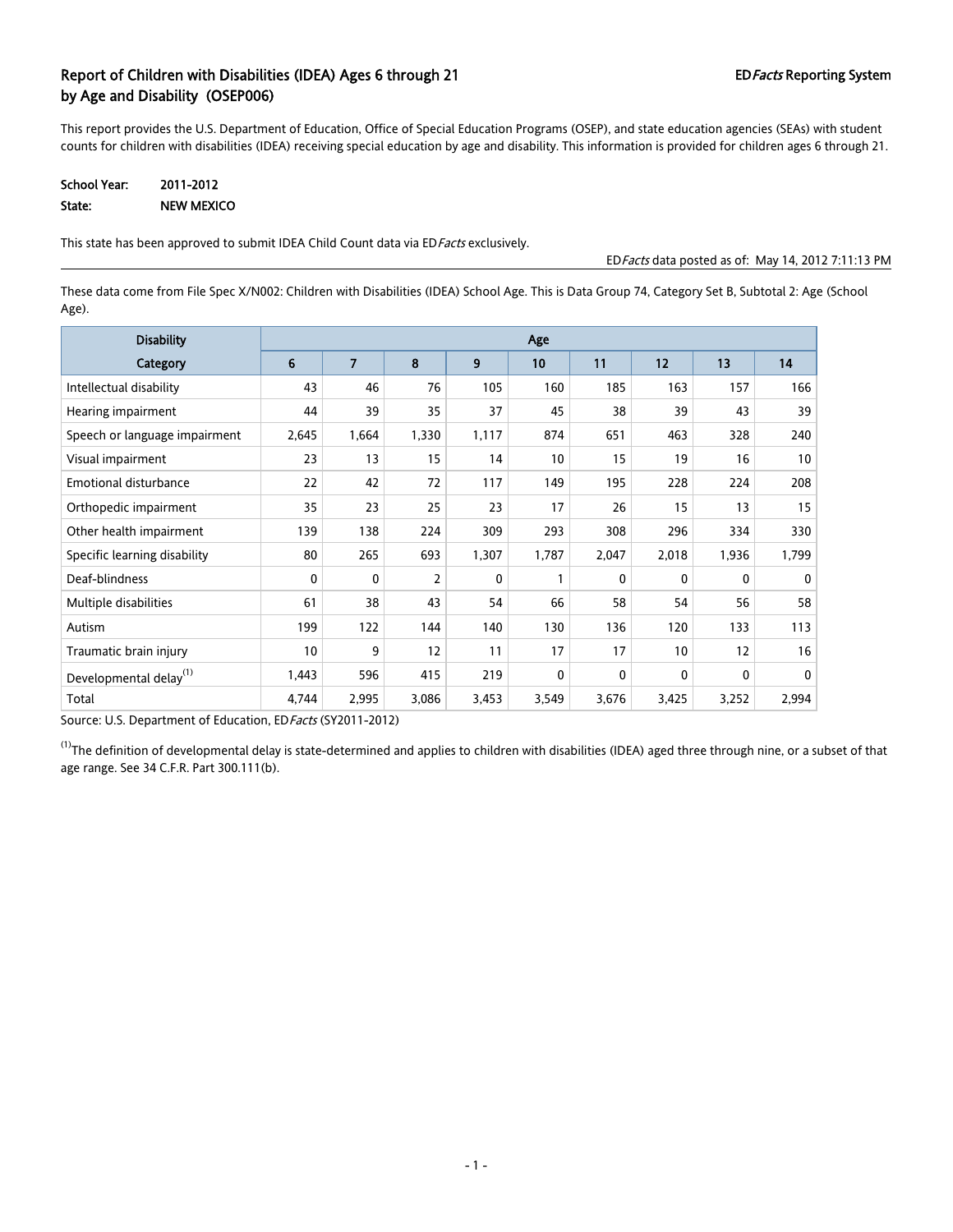### Report of Children with Disabilities (IDEA) Ages 6 through 21 EDFacts Reporting System by Age and Disability (OSEP006)

This report provides the U.S. Department of Education, Office of Special Education Programs (OSEP), and state education agencies (SEAs) with student counts for children with disabilities (IDEA) receiving special education by age and disability. This information is provided for children ages 6 through 21.

| <b>School Year:</b> | 2011-2012  |
|---------------------|------------|
| State:              | NEW MEXICO |

This state has been approved to submit IDEA Child Count data via ED Facts exclusively.

EDFacts data posted as of: May 14, 2012 7:11:13 PM

These data come from File Spec X/N002: Children with Disabilities (IDEA) School Age. This is Data Group 74, Category Set B, Subtotal 2: Age (School Age) and Subtotal 3: Disability Category (IDEA).

| <b>Disability</b>                  |       | Age          |              |       |     |     |                |              |                           |
|------------------------------------|-------|--------------|--------------|-------|-----|-----|----------------|--------------|---------------------------|
| Category                           | 15    | 16           | 17           | 18    | 19  | 20  | 21             | <b>Total</b> | <b>Total</b><br>(Percent) |
| Intellectual disability            | 171   | 136          | 154          | 114   | 81  | 68  | 46             | 1,871        | 4.50                      |
| Hearing impairment                 | 36    | 43           | 42           | 19    | 11  | 2   | $\overline{2}$ | 514          | 1.24                      |
| Speech or language impairment      | 158   | 137          | 111          | 42    | 20  | 6   | 4              | 9,790        | 23.57                     |
| Visual impairment                  | 19    | 10           | 13           | 7     | 4   | 2   |                | 191          | 0.46                      |
| <b>Emotional disturbance</b>       | 241   | 194          | 210          | 100   | 38  | 12  | 7              | 2,059        | 4.96                      |
| Orthopedic impairment              | 12    | 20           | 14           | 9     | 3   | 2   |                | 253          | 0.61                      |
| Other health impairment            | 342   | 293          | 246          | 137   | 33  | 18  | 5              | 3,445        | 8.29                      |
| Specific learning disability       | 1,727 | 1,732        | 1,549        | 829   | 225 | 68  | 36             | 18,098       | 43.57                     |
| Deaf-blindness                     | 1     | $\mathbf{1}$ | $\mathbf{1}$ | 0     | 1   | 0   | $\mathbf{0}$   | 7            | 0.02                      |
| Multiple disabilities              | 58    | 63           | 63           | 71    | 47  | 31  | 26             | 847          | 2.04                      |
| Autism                             | 94    | 90           | 74           | 53    | 23  | 15  | 10             | 1,596        | 3.84                      |
| Traumatic brain injury             | 15    | 13           | 20           | 15    | 6   | 4   | 3              | 190          | 0.46                      |
| Developmental delay <sup>(1)</sup> | 0     | 0            | 0            | 0     | 0   | 0   | 0              | 2,673        | 6.44                      |
| Total                              | 2,874 | 2,732        | 2,497        | 1,396 | 492 | 228 | 141            | 41,534       | 100.00                    |

Source: U.S. Department of Education, ED Facts (SY2011-2012)

 $^{(1)}$ The definition of developmental delay is state-determined and applies to children with disabilities (IDEA) aged three through nine, or a subset of that age range. See 34 C.F.R. Part 300.111(b).